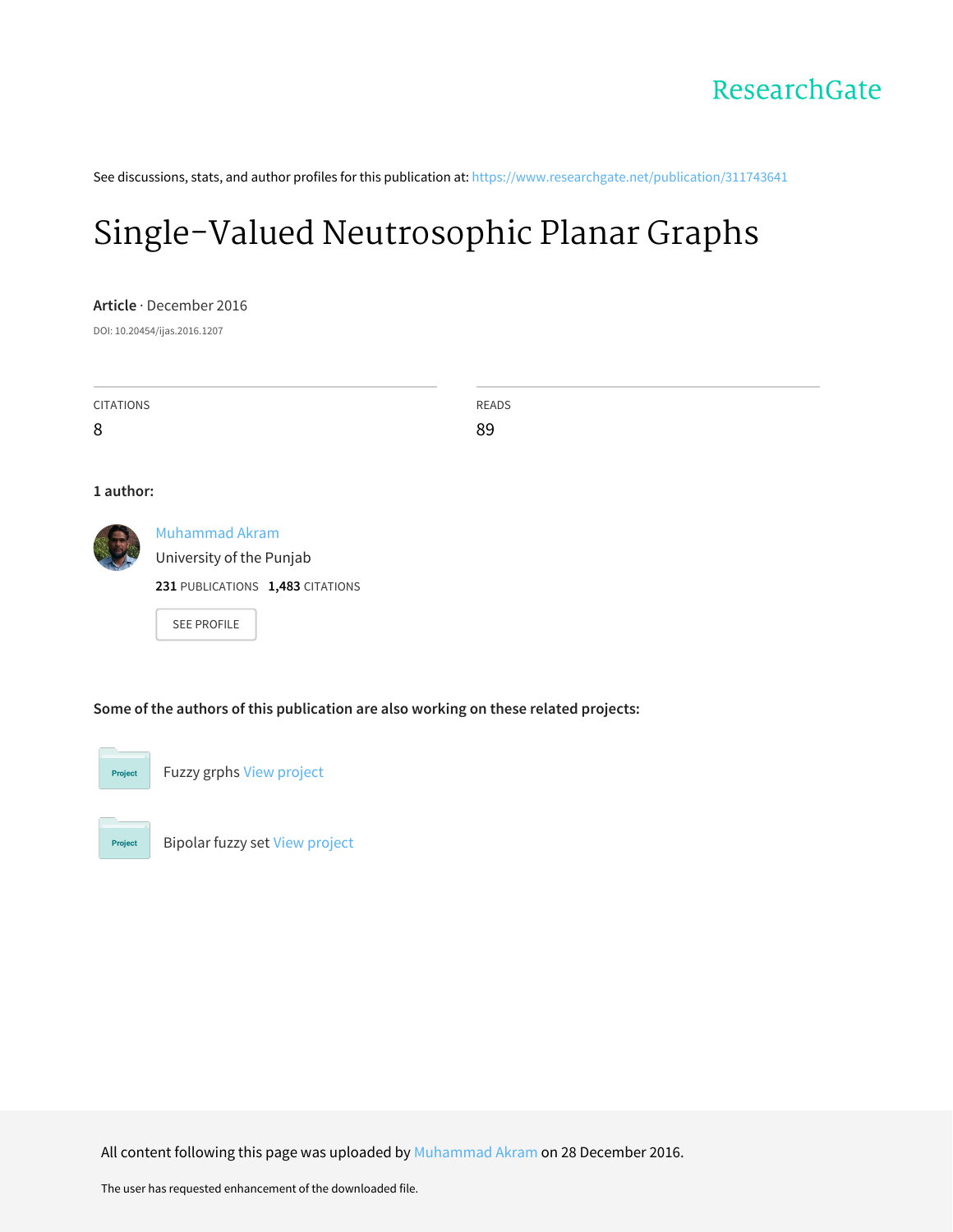International Journal of Algebra and Statistics Volume 5: 2(2016), 157-167 DOI :10.20454/[ijas.2016.1207](http://dx.doi.org/10.20454/ijas.2016.1207)

## **Single-Valued Neutrosophic Planar Graphs**

**Muhammad Akram<sup>a</sup>**

*<sup>a</sup>Department of Mathematics, University of the Punjab, New Campus, Lahore, Pakistan (Received: 15 October 2016; Accepted: 15 December 2016)*

**Abstract.**We apply the concept of single-valued neutrosophic sets to multigraphs, planar graphs and dual graphs. We introduce the notions of single-valued neutrosophic multigraphs, single-valued neutrosophic planar graphs, and single-valued neutrosophic dual graphs. We illustrate these concepts with examples. We also investigate some of their properties.

#### **1. Introduction**

Zadeh [\[27\]](#page-11-0) introduced the concept of fuzzy set. Attanassov [\[11\]](#page-11-1) introduced the intuitionistic fuzzy sets which is a generalization of fuzzy sets. Fuzzy set theory and intuitionistic fuzzy set theory are useful models for dealing with uncertainty and incomplete information. But they may not be sufficient in modeling of indeterminate and inconsistent information encountered in real world. In order to cope with this issue, neutrosophic set theory was proposed by Smarandache [\[20](#page-11-2)] as a generalization of fuzzy sets and intuitionistic fuzzy sets. However, since neutrosophic sets are identified by three functions called truthmembership (*T*), indeterminacy-membership (*I*) and falsity-membership (*F*) whose values are real standard or non-standard subset of unit interval ]0<sup>-</sup>, 1<sup>+</sup>[.

There are some difficulties in modeling of some problems in engineering and sciences. To overcome these difficulties, in 2010, the concept of single-valued neutrosophic sets and its operations were defined by Wang et al. [\[22](#page-11-3)] as a generalization of intuitionistic fuzzy sets. Yang *et al* [\[23\]](#page-11-4) introduced the concept of singlevalued neutrosophic relation based on single-valued neutrosophic set. Ye [\[25\]](#page-11-5) introduced a multicriteria decision making method using aggregation operators.

Rosenfeld [\[18\]](#page-11-6) described some properties of fuzzy graphs. Later on, Bhattacharya [\[12\]](#page-11-7) worked on fuzzy graphs. Mordeson and Nair [\[16\]](#page-11-8) discussed some operations on fuzzy graphs. Abdul-jabbar *et al.* [\[1\]](#page-11-9) introduced the concept of a fuzzy dual graph and discussed some of its interesting properties. Samanta and Pal [\[17](#page-11-10), [19](#page-11-11)] introduced and investigated the concept of fuzzy planar graphs and studied several properties. On other hand, Alshehri and Akram [\[10\]](#page-11-12) introduced the concept of intuitionistic fuzzy planar graphs. Akram et al. [\[5\]](#page-11-13) discussed the concept of bipolar fuzzy planar graphs. Dhavaseelan et al. [\[14\]](#page-11-14) defined strong neutrosophic graphs. Broumi et al. [\[13\]](#page-11-15) proposed single-valued neutrosophic graphs. Akram and Shahzadi [\[6\]](#page-11-16) introduced the notions of neutrosophic graphs and neutrosophic soft graphs. They also presented application of neutrosophic soft graphs. Representation of graphs using intuitionistic

<sup>2010</sup> *Mathematics Subject Classification*. 03E72, 05C72, 05C78, 05C99.

*Keywords*. Single-valued neutrosophic graphs, single-valued neutrosophicmultigraphs, single-valued neutrosophic planar graphs, intuitionistic fuzzy dual graphs.

*Email address:* m.akram@pucit.edu.pk (Muhammad Akram)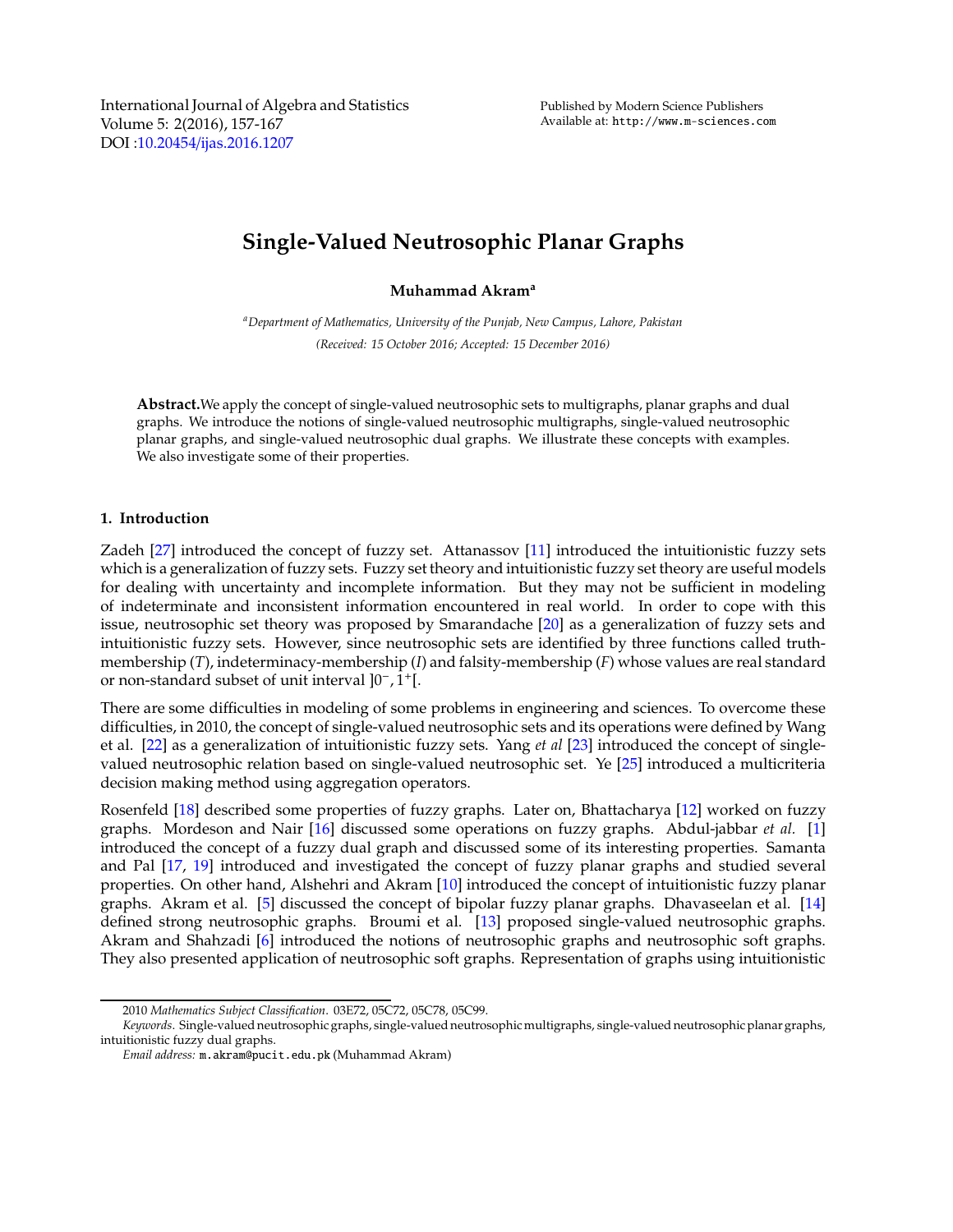neutrosophic soft sets was discussed in [\[7\]](#page-11-17). Akram et al. [\[8\]](#page-11-18) introduced the notion of single-valued neutrosophic hypergraphs. In this article, we apply the concept of single-valued neutrosophic sets to multigraphs, planar graphs and dual graphs. We introduce the notions of single-valued neutrosophic multigraphs, single-valued neutrosophic planar graphs, single-valued neutrosophic dual graphs. We present some of their interesting properties. This paper is a continuation of Alshehri and Akram's work

#### **2. Preliminaries**

[\[10\]](#page-11-12).

Let *X* be a nonempty set. A *fuzzy set* [\[27\]](#page-11-0) *A* drawn from *X* is defined as  $A = \{ \langle x : \mu_A(x) > : x \in X \}$ , where  $\mu$ :  $X \rightarrow [0,1]$  is the membership function of the fuzzy set A. A *fuzzy binary relation* [\[28\]](#page-11-19) on X is a fuzzy subset  $\mu$  on *X* × *X*. By a fuzzy relation, we mean a fuzzy binary relation given by  $\mu$  : *X* × *X*  $\rightarrow$  [0, 1]. A *fuzzy graph*  $[15]$   $G = (V, \sigma, \mu)$  is a non-empty set *V* together with a pair of functions  $\sigma : V \to [0, 1]$  and  $\mu : V \times V \to [0, 1]$ such that for all  $x, y \in V$ ,  $\mu(x, y) \le \min(\sigma(x), \sigma(y))$ , where  $\sigma(x)$  and  $\mu(x, y)$  represent the membership values of the vertex *x* and of the edge (*x*, *y*) in *G*, respectively. A loop at a vertex *x* in a fuzzy graph is represented by  $\mu(x, x) \neq 0$ . An edge is non-trivial if  $\mu(x, y) \neq 0$ . Let *G* be a fuzzy graph and for a certain geometric representation, the graph has only one crossing between two fuzzy edges  $((w, x), \mu(w, x))$  and  $((y, z), \mu(y, z))$ . If  $\mu(w, x) = 1$  and  $\mu(y, z) = 0$ , then we say that the fuzzy graph has no crossing. Similarly, if  $\mu(w, x)$  has value near to 1 and  $\mu(y, z)$  has value near to 0, the crossing will not be important for the planarity. If  $\mu(y, z)$  has value near to 1 and  $\mu(w, x)$  has value near to 1, then the crossing becomes very important for the planarity. Let *X* be a nonempty set. A *fuzzy multiset* [\[24](#page-11-21)] *A* drawn from *X* is characterized by a function, 'count membership' of *A* denoted by  $CM_A$  such that  $CM_A : X \to Q$ , where *Q* is the set of all crisp multisets drawn from the unit interval [0, 1]. Then for any  $x \in X$ , the value  $CM_A(x)$  is a crisp multiset drawn from [0, 1]. For each  $x \in X$ , the membership sequence is defined as the decreasingly ordered sequence of elements in *CM<sub>A</sub>*(*x*). It is denoted by  $(\mu_A^1(x), \mu_A^2(x), \mu_A^3(x), \cdots, \mu_A^p(x))$  $\mu_A^p(x)$ ) where  $\mu_A^1(x) \ge \mu_A^2(x) \ge \mu_A^3(x) \ge ... \ge \mu_A^p$  $_{A}^{\rho}(x).$ 

Let *V* be a non-empty set and  $\sigma: V \to [0, 1]$  be a mapping and let  $\mu = \{(x, y), \mu(x, y), j = 1, 2, \ldots, p_{xy} | (x, y) \in$ *V* × *V*} be a fuzzy multi-set of *V* × *V* such that  $\mu(x, y)_j \leq \min{\{\sigma(x), \sigma(y)\}}$  for all  $j = 1, 2, ..., p_{xy}$ , where  $p_{xy}$  = max{*j*| $\mu(x, y)$ *j*  $\neq$  0}. Then *G* = (*V*, *σ*,  $\mu$ ) is denoted as *fuzzy multigraph* [\[17\]](#page-11-10) where  $\sigma(x)$  and  $\mu(x, y)$ *j* represent the membership value of the vertex *x* and the membership value of the edge (*x*, *y*) in *G*, respectively.

**Definition 2.1.** *[\[20](#page-11-2)] Let X be a space of points (objects). A neutrosophic set A in X is characterized by a truthmembership function TA*(*x*)*, an indeterminacy-membership function IA*(*x*) *and a falsity-membership function FA*(*x*)*. The functions*  $T_A(x)$ ,  $I_A(x)$ , and  $F_A(x)$  are real standard or non-standard subsets of  $]0^-, 1^+[$  *. That is,*  $T_A(x)$  :  $X \to [0^-, 1^+[, I_A(x) : X \to [0^-, 1^+]$  and  $F_A(x) : X \to [0^-, 1^+]$  and  $0^- \le T_A(x) + I_A(x) + F_A(x) \le 3^+$ .

From philosophical point of view, the neutrosophic set takes the value from real standard or non-standard subsets of ]0<sup>-</sup>, 1<sup>+</sup>[. In real life applications in scientific and engineering problems, it is difficult to use neutrosophic set with value from real standard or non-standard subset of ]0<sup>-</sup>, 1<sup>+</sup>[. To apply neutrosophic sets in real-life problems more conveniently, Wang et al. [\[22\]](#page-11-3) defined single-valued neutrosophic sets which takes the value from the subset of [0, 1].

**Definition 2.2.** *[\[26](#page-11-22)] Let X be a nonempty set with generic elements in X denoted by x. A single valued neutrosophic multiset A drawn from X is characterized by the three functions: count truth-membership of CTA, count indeterminacy-membership of CI<sub>A</sub>, and count falsity-membership of CF<sub>A</sub> such that*  $CT_A(x) : X \to R$ *,*  $CI_A(x) : X \to R$ *,*  $CF_A(x)$  :  $X \to R$  for  $x \in X$ , where R is the set of all real number multisets in the real unit interval [0,1]. Then, a *single valued neutrosophic multiset A is denoted by*

$$
A=\{\langle x,(T^1_A(x),T^2_A(x),\ldots,T^q_A(x)),(I^1_A(x),I^2_A(x),\ldots,I^q_A(x)),(F^1_A(x),F^2_A(x),\ldots,F^q_A(x))\rangle|x\in X\},
$$

where the truth-membership sequence  $(T_A^1(x), T_A^2(x), \ldots, T_A^q(x))$ *A* (*x*))*, the indeterminacy-membership sequence*  $(I_A^1(x), I_A^2(x), \ldots, I_A^q$  $A^q(x)$ ), and the falsity-membership sequence  $(F^1_A(x), F^2_A(x), \ldots, F^q_A(x))$ *A* (*x*)) *may be in decreasing or in*creasing order, and sum of  $T^i_A(x)$ ,  $I^i_A(x)$ ,  $F^i_A(x) \in [0,1]$  satisfies the condition  $0 \leq$  sup $T^i_A(x) +$ sup $I^i_A(x) +$ sup $F^i_A(x) \leq 3$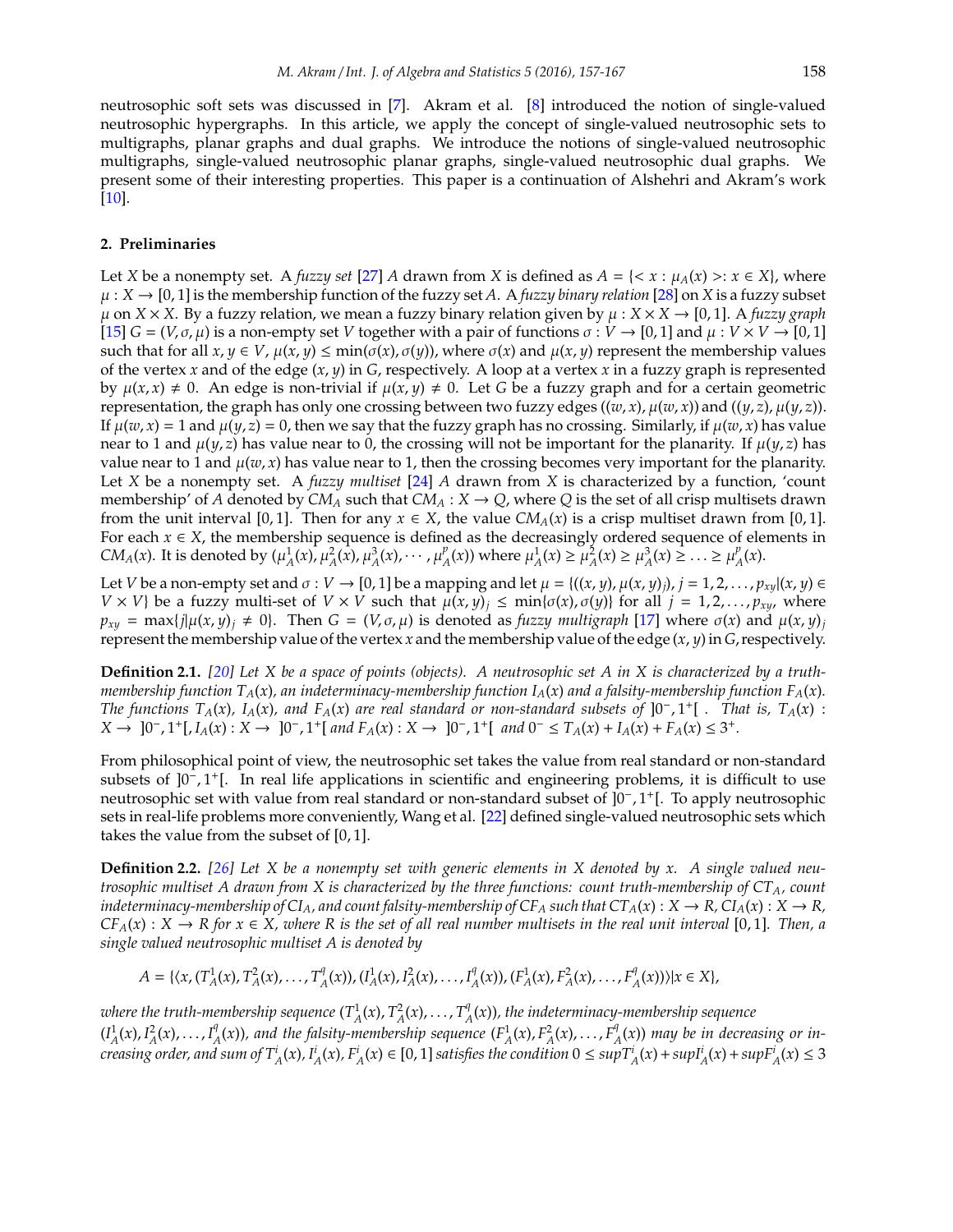*for x* ∈ *X and i* = 1, 2, . . . , *q. For convenience, a single valued neutrosophic multiset A can be denoted by the simplified form:*

$$
A = \{ \langle x, T_A(x)_i, I_A(x)_i, F_A(x)_i \rangle | x \in X, i = 1, 2, ..., q \}.
$$

**Definition 2.3.** [\[26](#page-11-22)] Let  $A = \{(x, T_A(x)_i, I_A(x)_i, F_A(x)_i)|x \in X, i = 1, 2, \cdots, q\}$  and  $B = \{(x, T_B(x)_i, I_B(x)_i, F_B(x)_i)|x \in X, i = 1, 2, \cdots, q\}$  $X, i = 1, 2, \dots, q$  *be two single-valued neutrosophic multisets in X. Then, there are the following operations:* 

(1)  $A \subseteq B$  if and only if  $T_A(x)_i \leq T_B(x)_i$ ,  $I_A(x)_i \geq I_B(x)_i$ ,  $F_A(x)_i \geq F_B(x)_i$  for  $i = 1, 2, 3, \cdots$ , q and  $x \in X$ ;

**(2)**  $A = B$  *if and only if*  $A \subseteq B$  *and*  $B \subseteq A$ *,* 

**(3)**  $A^c = \{ \langle x, F_A(x)_i, 1 - I_A(x)_i, T_A(x)_i \rangle | x \in X, i = 1, 2, \dots, q \},\$ 

(4)  $A \cup B = \{ \langle x, T_A(x)_i \vee T_B(x)_i, I_A(x)_i \wedge I_B(x)_i, F_A(x)_i \wedge F_B(x)_i | x \in X, i = 1, 2, \cdots, q \},\$ 

(5)  $A \bigcap B = \{ \langle x, T_A(x)_i \land T_B(x)_i, I_A(x)_i \lor I_B(x)_i, F_A(x)_i \lor F_B(x)_i | x \in X, i = 1, 2, \cdots, q \}.$ 

Akram and Shahzadi [\[6\]](#page-11-16) introduced notion of single-valued neutrosophic soft graphs. Akram and Shahzadi [\[9\]](#page-11-23) highlighted some flaws in the definitions of Broumi et al. [\[13\]](#page-11-15) and Shah-Hussain [\[21](#page-11-24)].

**Definition 2.4.** [\[6](#page-11-16), [9\]](#page-11-23)A single-valued neutrosophic graph is a pair  $G = (A, B)$ , where  $A: V \to [0, 1]$  is single-valued *neutrosophic set in V and B* :  $V \times V \rightarrow [0, 1]$  *is single-valued neutrosophic relation on V such that* 

$$
T_B(xy) \le \min\{T_A(x), T_A(y)\},
$$
  
\n
$$
I_B(xy) \le \min\{I_A(x), I_A(y)\},
$$
  
\n
$$
F_B(xy) \le \max\{F_A(x), F_A(y)\}
$$

*for all*  $x, y \in V$ .

#### **3. Single-valued Neutrosophic planar graphs**

We first introduce the notion of a single-valued neutrosophic multigraph using the concept of a singlevalued neutrosophic multiset.

**Definition 3.1.** Let  $A = (T_A, I_A, F_A)$  be a single-valued neutrosophic set on *V* and let

$$
B = \{(xy, T_B(xy)_i, I_B(xy)_i, F_B(xy)_i), i = 1, 2, ..., m|xy \in V \times V\}
$$

be a single-valued neutrosophic multiset of  $V \times V$  such that

 $T_B(xy)_i \leq \min\{T_A(x), T_A(y)\},$  $I_B(xy)_i \leq \min\{I_A(x), I_A(y)\},$  $F_B(xy)_i \leq \max\{F_A(x), F_A(y)\}$ 

for all  $i = 1, 2, \ldots, m$ . Then  $G = (A, B)$  is called *a single-valued neutrosophic multigraph*.

<span id="page-3-0"></span>Note that there may be more than one edge between the vertices *x* and *y*.  $T_B(xy)_{i}$ ,  $I_B(xy)_{i}$ ,  $F_B(xy)_{i}$  represent truth-membership value, indeterminacy-membership value and falsity-membership value of the edge *xy* in *G*, respectively. *m* denotes the number of edges between the vertices. In single-valued neutrosophic multigraph *G*, *B* is said to be single-valued neutrosophic multiedge set.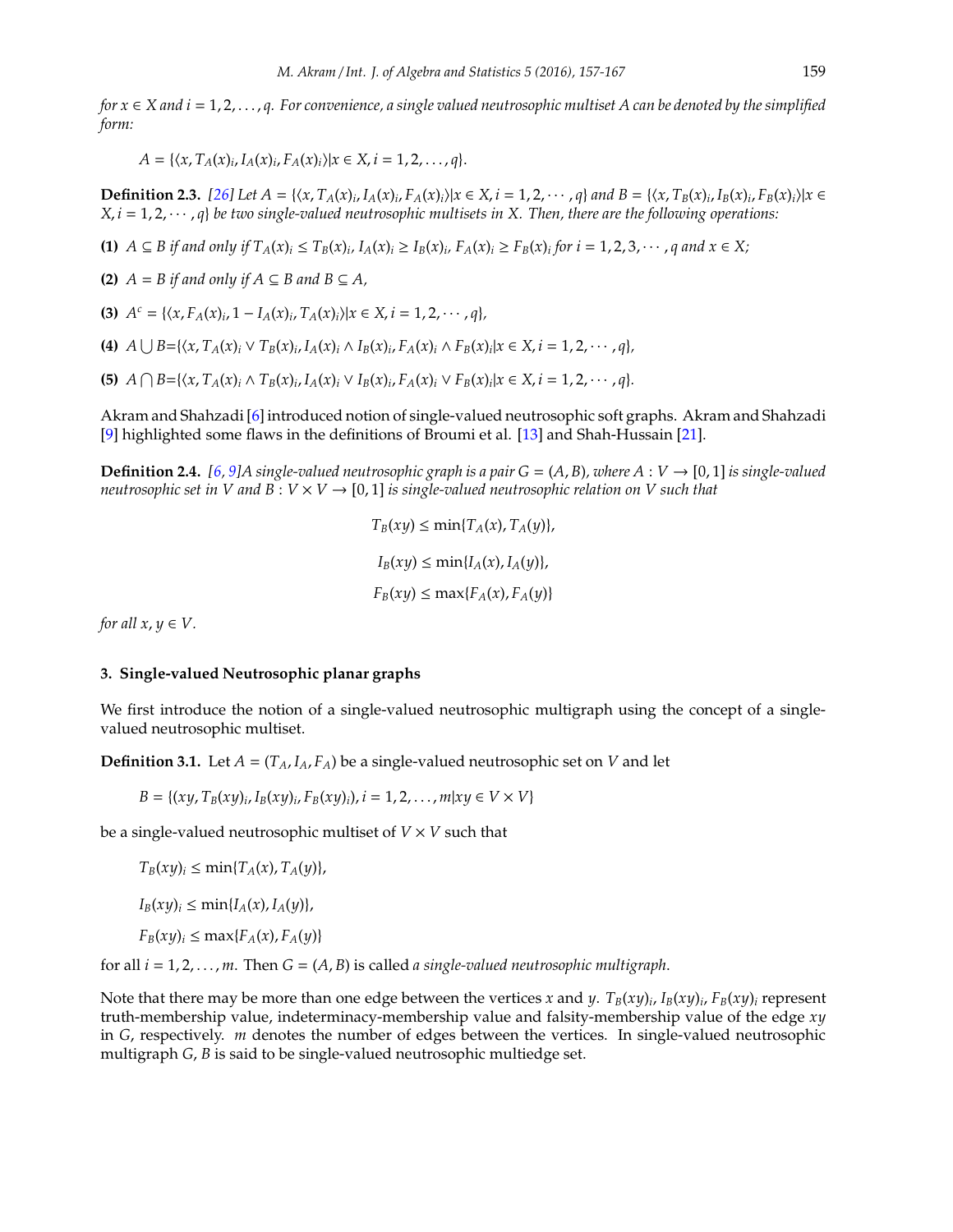**Example 3.2.** *Consider a multigraph G<sup>\*</sup> = (V, E) such that*  $V = \{a, b, c, d\}$ *,*  $E = \{ab, ab, ab, bc, bd\}$ *. Let A =*  $\{ab, ab, bc, bd\}$ *.*  $(T_A, I_A, F_A)$  *be a single-valued neutrosophic set on V and*  $B = (T_B, I_B, F_B)$  *<i>be a single-valued neutrosophic multiedge set on*  $V \times V$  *defined in Table* [1](#page-4-0) *and Table* [2.](#page-4-1)

<span id="page-4-0"></span>

|       |                       | Table 1: Single-valued neutrosophic set A | Table 2: single-valued neutrosophic multiedge set B |       |    |     |                                                             |                 |  |  |  |
|-------|-----------------------|-------------------------------------------|-----------------------------------------------------|-------|----|-----|-------------------------------------------------------------|-----------------|--|--|--|
|       |                       |                                           |                                                     |       | ab | ab  | ab                                                          | bc              |  |  |  |
|       |                       | $T_A$ 0.5 0.4 0.5 0.4                     |                                                     |       |    |     | $T_B$ 0.2 0.1 0.2 0.3 0.1                                   |                 |  |  |  |
|       | $I_A$ 0.3 0.2 0.4 0.3 |                                           |                                                     | $I_R$ |    |     | $\begin{bmatrix} 0.2 & 0.1 & 0.2 & 0.1 & 0.2 \end{bmatrix}$ |                 |  |  |  |
| $F_A$ |                       |                                           |                                                     |       |    | (1) |                                                             | $0.2 \quad 0.3$ |  |  |  |

*By routine calculations, it is easy to see from Fig. [1](#page-4-2) that it is a single-valued neutrosophic multigraph.*

<span id="page-4-1"></span>

<span id="page-4-2"></span>Figure 1: Single-valued neutrosophic multigraph.

**Definition 3.3.** Let  $B = \{(xy, T_B(xy)_i, I_B(xy)_i, F_B(xy)_i), i = 1, 2, ..., m | xy \in V \times V\}$  be a single-valued neutrosophic *multiedge set in single-valued neutrosophic multigraph G. The degree of a vertex x* ∈ *V is denoted by* deg(*x*) *and is defined by*  $deg(x) = (\sum^{m}$  $\sum_{i=1}^{m} T_B(xy)_i, \sum_{i=1}^{m}$  $\sum_{i=1}^{m} I_B(xy)_i$ ,  $\sum_{i=1}^{m}$  $\sum_{i=1} F_B(xy)_i$  *for all*  $y \in V$ .

**Example 3.4.** In Example [3.2,](#page-3-0) the degree of vertices a, b, c, d are deg(a) =  $(0.5, 0.5, 0.4)$ , deg(b) =  $(0.9, 0.8, 0.9)$ ,  $deg(c) = (0.3, 0.1, 0.3)$  *and*  $deg(d) = (0.1, 0.2, 0.2)$ *.* 

**Definition 3.5.** Let  $B = \{(xy, T_B(xy)_i, I_B(xy)_i, F_B(xy)_i), i = 1, 2, ..., m|xy \in V \times V\}$  be a single-valued neutrosophic *multiedge set in single-valued neutrosophic multigraph G. A multiedge xy of G is strong if*

1  $\frac{1}{2}$  min{*T<sub>A</sub>*(*x*), *T<sub>A</sub>*(*y*)}  $\le T_B(xy)$ *i*, 1  $\frac{1}{2}$  min{*I<sub>A</sub>*(*x*), *I<sub>A</sub>*(*y*)}  $\leq$  *I<sub>B</sub>*(*xy*)*<sub>i</sub>*, 1  $\frac{1}{2}$  max{*F<sub>A</sub>*(*x*), *F<sub>A</sub>*(*y*)}  $\geq F_B(xy)$ *i*, *for all i* =  $1, 2, ..., m$ .

**Definition 3.6.** Let  $B = \{(xy, T_B(xy)_i, I_B(xy)_i, F_B(xy)_i), i = 1, 2, ..., m | xy \in V \times V\}$  be a single-valued neutrosophic *multiedge set in single-valued neutrosophic multigraph G. An single-valued neutrosophic multigraph G is complete if*

$$
\min\{T_A(x), T_A(y)\} = T_B(xy)_i,
$$
  
\n
$$
\min\{I_A(x), I_A(y)\} = I_B(xy)_i,
$$
  
\n
$$
\max\{F_A(x), F_A(y)\} = F_B(xy)_i
$$

*for all i* = 1, 2,  $\dots$ , *m* and *for all x*,  $y \in V$ .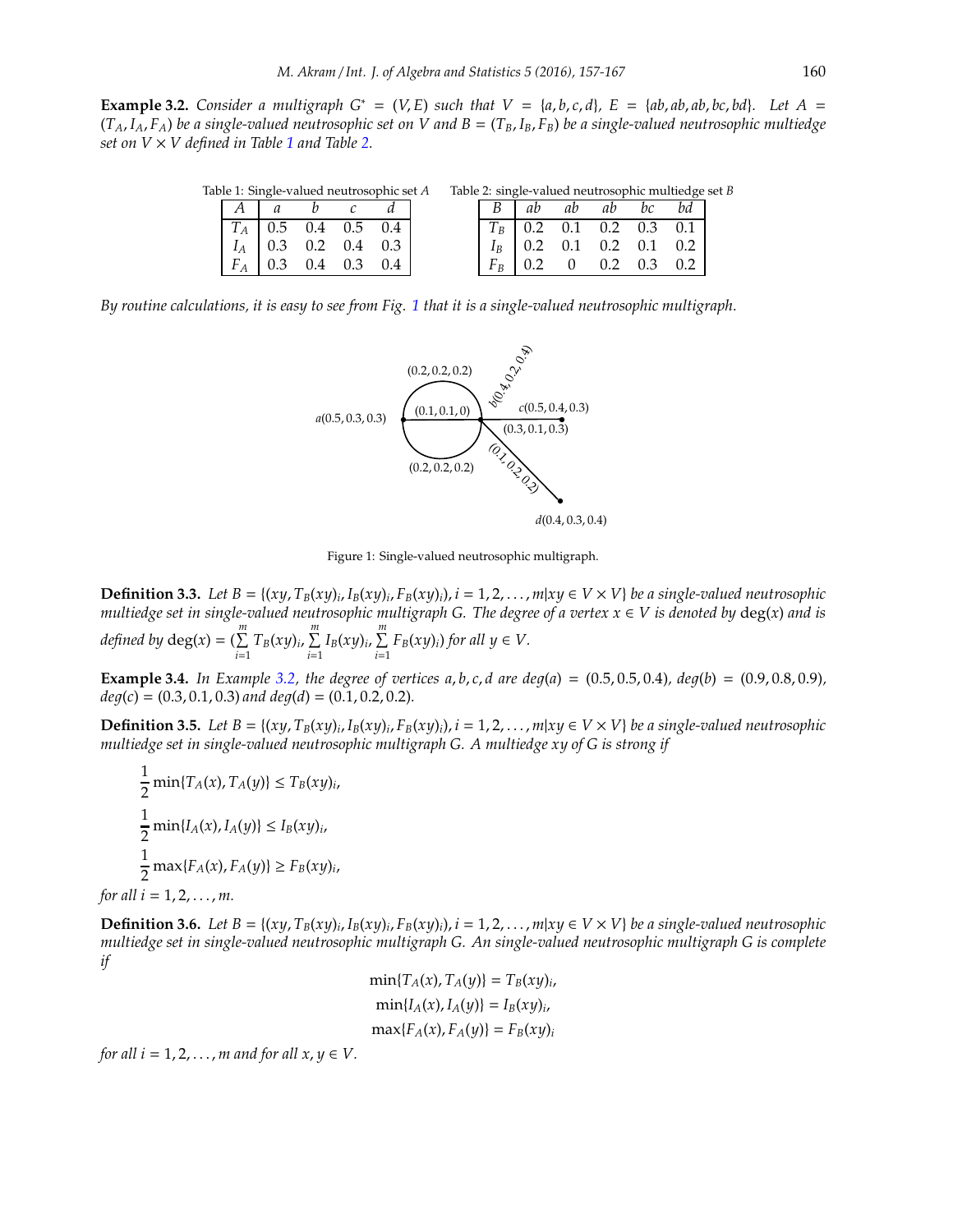**Example 3.7.** *Consider a single-valued neutrosophic multigraph G as shown in Fig.* **??***. By routine calculations, it is easy to see that Fig.* **??** *is a single-valued nutrosophic complete multigraph.*



Suppose that geometric insight for single-valued neutrosophic graphs has only one crossing between single valued neutrosophic edges  $(ab, T_B(ab)_i, I_B(ab)_i, F_B(ab)_i)$  and  $(cd, T_B(cd)_i, F_B(cd)_i$ ). We note that:

- If  $(ab, T_B(ab)_i, I_B(ab)_i, F_B(ab)_i) = (1, 1, 1)$  and  $(cd, T_B(cd)_i, I_B(cd)_i, F_B(cd)_i) = (0, 0, 0)$  or  $(ab, T_B(ab)_i, I_B(ab)_i,$  $F_B(ab)_i$  = (0,0,0), (*cd*,  $T_B(cd)_i$ ,  $I_B(cd)_i$ ,  $F_B(cd)_i$ ) = (1, 1, 1), then single-valued neutrosophic graph has no crossing,
- If  $(ab, T_B(ab)_i, I_B(ab)_i, F_B(ab)_i) = (1, 1, 1)$  and  $(cd, T_B(cd)_i, I_B(cd)_i, F_B(cd)_i) = (1, 1, 1)$ , then there exists a crossing for the representation of the graph.

**Definition 3.8.** *The strength of the single-valued neutrosophic edge ab can be measured by the value*

$$
S_{ab} = ((S_T)_{ab}, (S_I)_{ab}, (S_F)_{ab}) = (\frac{T_B(ab)_i}{\min(T_A(a), T_A(b))}, \frac{I_B(ab)_i}{\min(I_A(a), I_A(b))}, \frac{F_B(ab)_i}{\max(F_A(a), F_A(b))}).
$$

**Definition 3.9.** *Let G be a single-valued neutrosophic multigraph. An edge ab is said to be an single-valued neutrosophic strong if*  $(S_T)_{ab} \geq 0.5$ ,  $(S_I)_{ab} \geq 0.5$ ,  $(S_F)_{ab} \geq 0.5$ , otherwise, we call weak edge.

**Definition 3.10.** *Let G* = (*A*, *B*) *be a single-valued neutrosophic multigraph such that B contains two edges* (ab,  $T_B(ab)_i$ ,  $I_B(ab)_i$ ,  $F_B(ab)_i$ ) and (cd,  $T_B(cd)_j$ ,  $I_B(cd)_j$ ,  $F_B(cd)_j$ ) , intersected at a point P, where i and j are fixed *integers. We define the intersecting value at the point P by*

$$
S_P = ((S_T)_{P}, (S_T)_{P}, (S_T)_{P}) = (\frac{(S_T)_{ab} + (S_T)_{cd}}{2}, \frac{(S_I)_{ab} + (S_I)_{cd}}{2}, \frac{(S_F)_{ab} + (S_F)_{cd}}{2}).
$$

If the number of point of intersections in a single-valued neutrosophic multigraph increases, planarity decreases. Thus for single-valued neutrosophic multigraph, S*<sup>P</sup>* is inversely proportional to the planarity. We now introduce the concept of a single-valued neutrosophic planar graph.

**Definition 3.11.** Let G be a single-valued neutrosophic multigraph and  $P_1, P_2, \ldots, P_z$  be the points of intersection *between the edges for a certain geometrical representation, G is said to be a single-valued neutrosophic planar graph with single-valued neutrosophic planarity value f* = (*fT*, *f<sup>I</sup>* , *fF*)*, where*

$$
f = (f_T, f_I, f_F)
$$
  
=  $(\frac{1}{1 + \{(S_T)_{P_1} + (S_T)_{P_2} + \ldots + (S_T)_{P_z}\}}', \frac{1}{1 + \{(S_I)_{P_1} + (S_I)_{P_2} + \ldots + (S_I)_{P_z}\}}', \frac{1}{1 + \{(S_F)_{P_1} + (S_F)_{P_2} + \ldots + (S_F)_{P_z}\}}).$ 

Clearly,  $f = (f_T, f_I, f_F)$  is bounded and  $0 < f_T \le 1$ ,  $0 < f_I \le 1$ ,  $0 < f_F \le 1$ .

If there is no point of intersection for a certain geometrical representation of a single-valued neutrosophic planar graph, then its single-valued neutrosophic planarity value is  $(1, 1, 1)$ . In this case, the underlying crisp graph of this single-valued neutrosophic graph is the crisp planar graph. If  $f_T$  and  $f_I$  decrease and  $f_F$ increases, then the number of points of intersection between the edges increases and decreases, respectively, and the nature of planarity decreases and increases, respectively. We conclude that every single-valued neutrosophic graph is a single-valued neutrosophic planar graph with certain single-valued neutrosophic planarity value.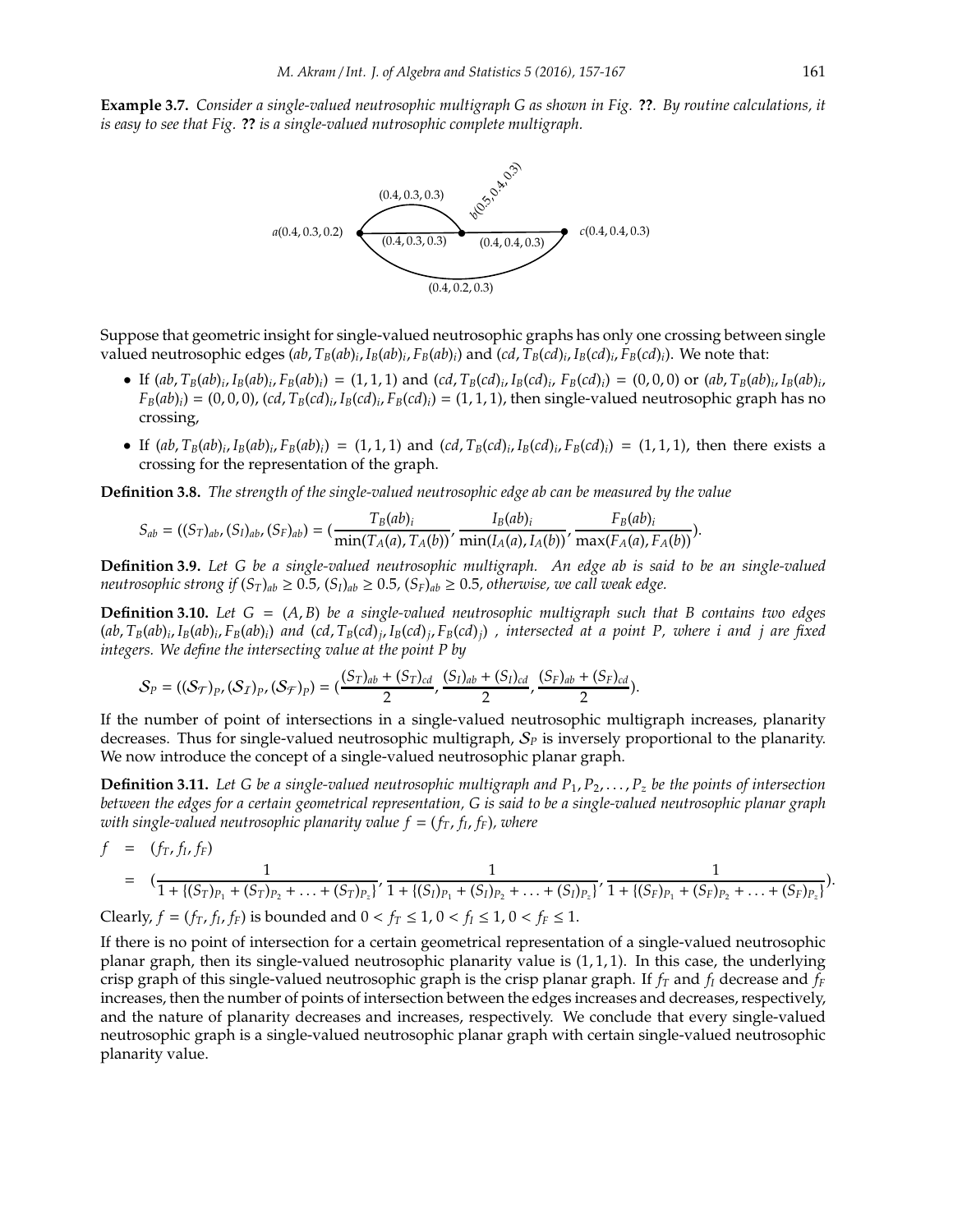**Example 3.12.** *Consider a multigraph*  $G^* = (V, E)$  *such that*  $V = \{a, b, c, d, e\}$ *,* 

*E* = {*ab*, *ac*, *ad*, *ad*, *bc*, *bd*, *cd*, *ce*, *ae*, *de*, *be*}.

*Let*  $A = (T_A, I_A, F_A)$  *be a single-valued neutrosophic set of V and let*  $B = (T_B, I_B, F_B)$  *be a single-valued neutrosophic multiedge set of*  $V \times V$  *defined in Table [3](#page-6-0) and Table [4.](#page-6-1)* 

<span id="page-6-0"></span>

| Table 3: single-valued neutrosophic set A |              |                           |  |  |     |                           |  | Table 4: single-valued neutrosophic multiedge set B |                                           |    |  |  |  |  |  |                                                 |     |                                                         |  |
|-------------------------------------------|--------------|---------------------------|--|--|-----|---------------------------|--|-----------------------------------------------------|-------------------------------------------|----|--|--|--|--|--|-------------------------------------------------|-----|---------------------------------------------------------|--|
|                                           | $\mathsf{A}$ |                           |  |  |     |                           |  |                                                     | ab.                                       | ac |  |  |  |  |  |                                                 |     | ad ad bc bd cd ae ce de be                              |  |
|                                           |              |                           |  |  |     | $T_A$ 0.5 0.4 0.3 0.6 0.6 |  |                                                     |                                           |    |  |  |  |  |  |                                                 |     | $ T_B $ 0.2 0.2 0.2 0.3 0.2 0.2 0.2 0.2 0.2 0.2 0.2 0.2 |  |
|                                           |              | $I_A$ 0.5 0.4 0.3 0.6 0.6 |  |  |     |                           |  |                                                     | $I_R$ 0.2 0.2 0.2 0.3 0.2 0.2 0.2 0.2 0.2 |    |  |  |  |  |  |                                                 |     | $0.2 \quad 0.2$                                         |  |
|                                           |              | $F_A$ 0.2 0.1 0.1         |  |  | 0.2 | 0.1                       |  |                                                     | $F_R$ 0.1                                 |    |  |  |  |  |  | $0.1$ $0.1$ $0.1$ $0.1$ $0.1$ $0.1$ $0.1$ $0.1$ | 0.1 |                                                         |  |

*The single-valued neutrosophic multigraph as shown in Fig. [2](#page-6-2) has two point of intersections P*<sup>1</sup> *and P*2*. P*<sup>1</sup> *is a point between the edges* (*ad*, 0.2, 0.2, 0.1) *and* (*bc*, 0.2, 0.2, 0.1) *and P*<sup>2</sup> *is between* (*ad*, 0.3, 0.3, 0.1) *and* (*bc*, 0.2, 0.2, 0.1)*. For the edge* (*ad*, 0.2, 0.2, 0.1)*, Sad* = (0.4, 0.4, 0.5)*, For the edge* (*ad*, 0.3, 0.3, 0.1)*, Sad* = (0.6, 0.6, 0.5) *and for the edge* (*bc*, 0.2, 0.2, 0.1)*, Sbc* = (0.6667, 0.6667, 1)*.*

*For the first point of intersection P*1*, intersecting value* S*<sup>P</sup>*<sup>1</sup> *is* (0.5334, 0.5334, , 0.75) *and that for the second point of intersection P<sub>2</sub>,*  $S_p$ *<sub>2</sub> = (0.63335, 0.63335, 0.75). Therefore, the single-valued neutrosophic planarity value for the single-valued neutrosophic multigraph shown in Fig. [2](#page-6-2) is* (0.461, 0.461, 0.4)*.*

<span id="page-6-1"></span>

<span id="page-6-2"></span>Figure 2: Single-valued neutrosophic planar graph

**Theorem 3.13.** *Let G be a single-valued neutrosophic complete multigraph. The planarity value, f* = (*fT*, *f<sup>I</sup>* , *fF*) *of* G is given by  $f_T = \frac{1}{1+n_p}$ ,  $f_I = \frac{1}{1+n_p}$  and  $f_F = \frac{1}{1+n_p}$  such that  $f_T + f_I + f_F \le 3$ , where  $n_p$  is the number of point of *intersections between the edges in G*

**Definition 3.14.** *An single-valued neutrosophic planar graph G is called strong single-valued neutrosophic planar* graph if the single-valued neutrosophic planarity value  $f = (f_T, f_I, f_F)$  of the graph is  $f_T \ge 0.5$ ,  $f_I \ge 0.5$ ,  $f_F \le 0.5$ .

**Theorem 3.15.** *Let G be a strong single-valued neutrosophic planar graph. The number of point of intersections between strong edges in G is at most one.*

*Proof.* Let *G* be a strong single-valued neutrosophic planar graph. Assume that *G* has at least two point of intersections *P*<sup>1</sup> and *P*<sup>2</sup> between two strong edges in *G*. For any strong edge (*ab*, *TB*(*ab*)*<sup>i</sup>* , *IB*(*ab*)*<sup>i</sup>* , *FB*(*ab*)*i*),

$$
T_B(ab)_i \geq \frac{1}{2} \min\{T_A(a), T_A(b)\}, I_B(ab)_i \geq \frac{1}{2} \min\{I_A(a), I_A(b)\}, F_B(ab)_i \leq \frac{1}{2} \max\{F_A(a), F_A(b)\}.
$$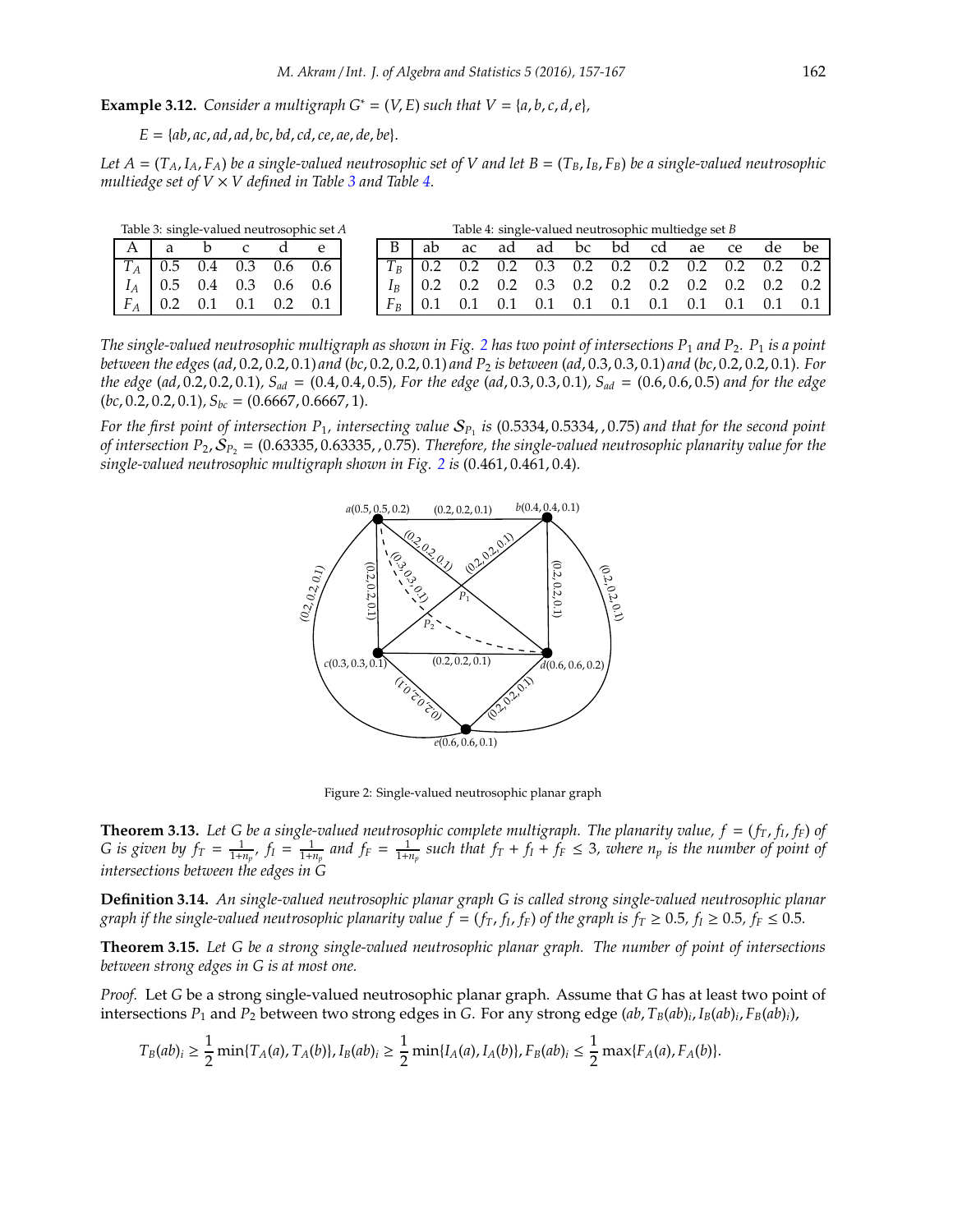This shows that  $(S_T)_{ab} \ge 0.5$  ,  $(S_I)_{ab} \ge 0.5$ ,  $(S_F)_{ab} \le 0.5$ . Thus for two intersecting strong edges  $(ab, T_B(ab)_i, I_B(ab)_i, F_B(ab)_i)$ and (*cd*, *TB*(*cd*)*<sup>j</sup>* , *IB*(*cd*)*<sup>j</sup>* , *FB*(*cd*)*j*),

$$
\frac{(S_T)_{ab} + (S_T)_{cd}}{2} \ge 0.5, \frac{(S_I)_{ab} + (S_I)_{cd}}{2} \ge 0.5, \frac{(S_F)_{ab} + (S_F)_{cd}}{2} \le 0.5,
$$

that is,  $(S_T)_{P_1} \ge 0.5$ ,  $(S_I)_{P_1} \ge 0.5$ ,  $(S_F)_{P_1} \le 0.5$ . Similarly,  $(S_T)_{P_2} \ge 0.5$ ,  $(S_I)_{P_2} \ge 0.5$ ,  $(S_F)_{P_2} \le 0.5$ . This implies that  $1 + (S_T)_{P_1} + (S_T)_{P_2} \ge 2$ ,  $1 + (S_I)_{P_1} + (S_I)_{P_2} \ge 2$ ,  $1 + (S_F)_{P_1} + (S_F)_{P_2} \le 2$ . Therefore,  $f_T = \frac{1}{1 + (S_T)_{P_1} + (S_T)_{P_2}} \le 0.5$ ,  $f_I = \frac{1}{1 + (S_I)_{P_1} + (S_I)_{P_2}} \le 0.5$ ,  $f_F = \frac{1}{1 + (S_F)_{P_1} + (S_F)_{P_2}} \ge 0.5$ . It contradicts the fact that the single-valued neutrosophic graph is a strong single-valued neutrosophic planar graph. Thus number of point of intersections between strong edges can not be two. Obviously, if the number of point of intersections of strong single-valued neutrosophic edges increases, the single-valued neutrosophic planarity value decreases. Similarly, if the number of point of intersection of strong edges is one, then the single-valued neutrosophic planarity value  $f_T > 0.5$ ,  $f_I > 0.5$ ,  $f_I > 0.5$ . Any single-valued neutrosophic planar graph without any crossing between edges is a strong single-valued neutrosophic planar graph. Thus, we conclude that the maximum number of point of intersections between the strong edges in *G* is one.

Face of a single-valued neutrosophic planar graph is an important parameter. Face of a single-valued neutrosophic graph is a region bounded by single-valued neutrosophic edges. Every single-valued neutrosophic face is characterized by single-valued neutrosophic edges in its boundary. If all the edges in the boundary of a single-valued neutrosophic face have *T*, *I*, *F* values (1, 1, 1) and (0, 0, 0), respectively, it becomes crisp face. If one of such edges is removed or has *T*, *I* and *F* values (0, 0, 0) and (1, 1, 1), respectively, the single-valued neutrosophic face does not exist. So the existence of a single-valued neutrosophic face depends on the minimum value of strength of single-valued neutrosophic edges in its boundary. A single-valued neutrosophic face and its *T*, *I* and *F* values of a single-valued neutrosophic graph are defined below.

**Definition 3.16.** Let G be a single-valued neutrosophic planar graph and  $B = \{(xy, T_B(xy)_i, I_B(xy)_i, F_B(xy)_i), i =$ 1, 2, . . . , *m*| *xy* ∈ *V* × *V*}*. A single-valued neutrosophic face of G is a region, bounded by the set of single-valued neutrosophic edges E*′ ⊂ *E, of a geometric representation of G. The membership and nonmembership values of the single-valued neutrosophic face are:*

$$
\min\left\{\frac{T_B(xy)_i}{\min\{T_A(x), T_A(y)\}}, i = 1, 2, \dots, m | xy \in E'\right\},\
$$

$$
\min\left\{\frac{I_B(xy)_i}{\min\{I_A(x), I_A(y)\}}, i = 1, 2, \dots, m | xy \in E'\right\},\
$$

$$
\max\left\{\frac{F_B(xy)_i}{\max\{F_A(x), F_A(y)\}}, i = 1, 2, \dots, m | xy \in E'\right\}.
$$

**Definition 3.17.** *An single-valued neutrosophic face is called strong single-valued neutrosophic face if its truemembership value is greater than* 0.5*, indeterminacy value is greater than* 0.5*, false-membership value is lesser than 0.5, and weak face otherwise. Every single-valued neutrosophic planar graph has an infinite region which is called outer single-valued neutrosophic face. Other faces are called inner single-valued neutrosophic faces.*

**Example 3.18.** *Consider a single-valued neutrosophic planar graph as shown in Fig. [3.](#page-8-0) The single-valued neutrosophic planar graph has the following faces:*

• *single-valued neutrosophic face F*<sup>1</sup> *is bounded by the edges*

$$
(v_1v_2, 0.5, 0.5, 0.1), (v_2v_3, 0.6, 0.6, 0.1), (v_1v_3, 0.5, 0.5, 0.1).
$$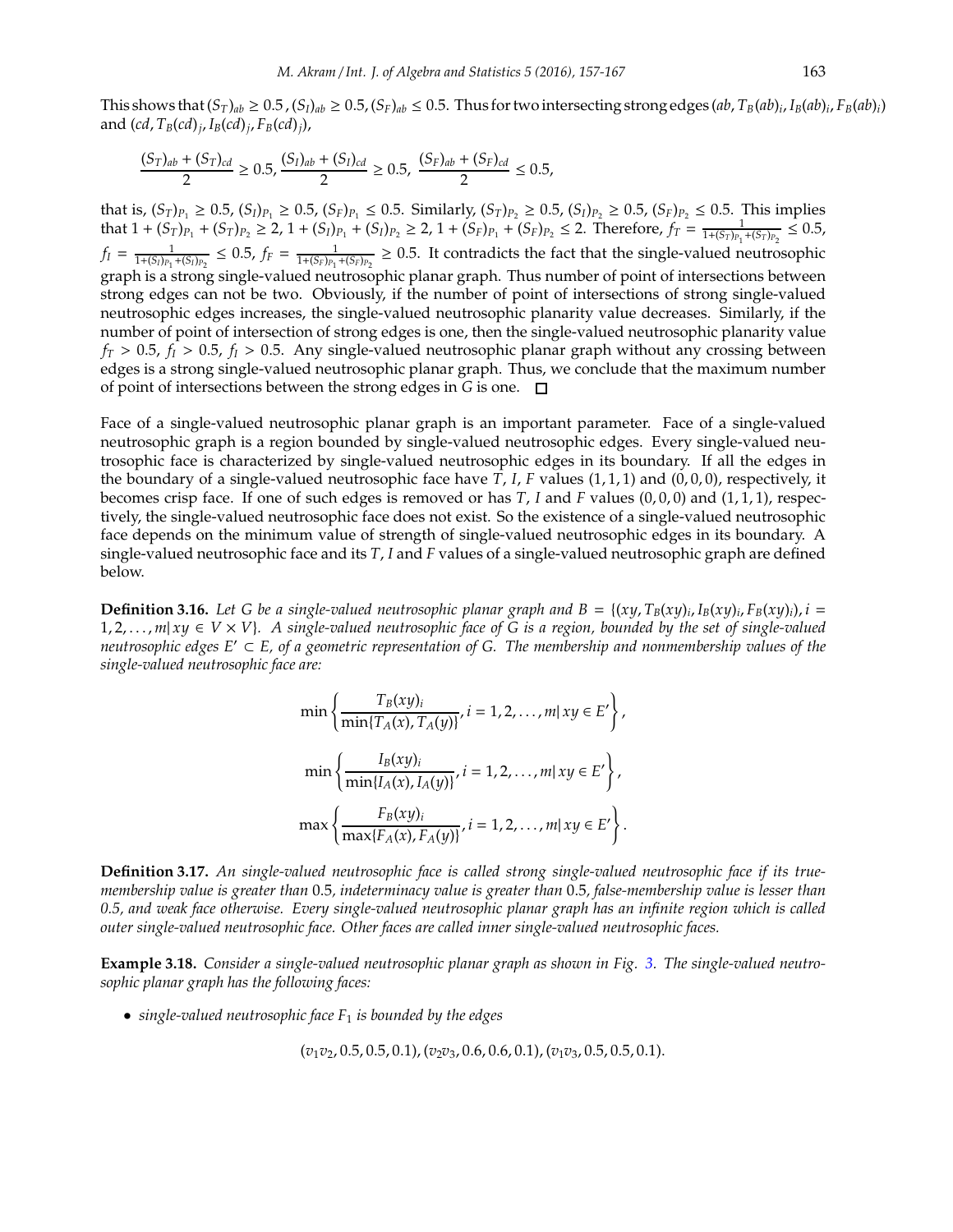• *outer single-valued neutrosophic face F*<sup>2</sup> *surrounded by edges*

$$
(v_1v_3, 0.5, 0.5, 0.1), (v_1v_4, 0.5, 0.5, 0.1), (v_2v_4, 0.6, 0.6, 0.1), (v_2v_3, 0.6, 0.6, 0.1),
$$

• *single-valued neutrosophic face F*<sup>3</sup> *is bounded by the edges*

(*v*1*v*2, 0.5, 0.5, 0.1), (*v*2*v*4, 0.6, 0.6, 0.1), (*v*1*v*4, 0.5, 0.5, 0.1).

*Clearly, the truth-membership value, indeterminacy-membership value and falsity-membership value of a singlevalued neutrosophic face F*<sup>1</sup> *are 0.833, 0.833 and 0.333, respectively. The truth-membership value, indeterminacymembership value and falsity-membership value of a single-valued neutrosophic face F*<sup>3</sup> *are also 0.833, 0.833 and 0.333, respectively. Thus F*<sup>1</sup> *and F*<sup>3</sup> *are strong single-valued neutrosophic faces.*



<span id="page-8-0"></span>Figure 3: Faces in single-valued neutrosophic planar graph

We now introduce dual of single-valued neutrosophic planar graph. In single-valued neutrosophic dual graph, vertices are corresponding to the strong single-valued neutrosophic faces of the single-valued neutrosophic planar graph and each single-valued neutrosophic edge between two vertices is corresponding to each edge in the boundary between two faces of single-valued neutrosophic planar graph. The formal definition is given below.

**Definition 3.19.** *Let G be a single-valued neutrosophic planar graph and let*

*B* = { $(xy, T_B(xy)_i, I_B(xy)_i, F_B(xy)_i)$ ,  $i = 1, 2, ..., m | xy \in V \times V$  }.

Let  $F_1, F_2, \ldots, F_k$  be the strong single-valued neutrosophic faces of G. The single-valued neutrosophic dual graph of G *is a single-valued neutrosophic planar graph*  $G' = (V', A', B')$ *, where*  $V' = \{x_i, i = 1, 2, ..., k\}$ *, and the vertex*  $x_i$  *of*  $G'$ *is considered for the face F<sup>i</sup> of G. The true-truth- membership, indeterminacy and false-truth- membership values of vertices are given by the mapping A'* =  $(T_{A'}, I_{A'}, F_{A'}) : V' \to [0, 1] \times [0, 1] \times [0, 1]$  *such that* 

 $T_{A'}(x_i) = \max\{T_{B'}(uv)_i, i = 1, 2, \ldots, p|uv \text{ is an edge of the boundary of the strong single-valued neutroscopic face } F_i\}$  $I_{A'}(x_i) = \max\{I_{B'}(uv)_i, i = 1, 2, \ldots, p|uv \text{ is an edge of the boundary of the strong single-valued neutrosophic face } F_i\}$  $F_{A'}(x_i) = \min\{F_{B'}(uv)_i, i = 1, 2, \ldots, p|uv \text{ is an edge of the boundary of the strong single-valued neutrosophic face } F_i\}.$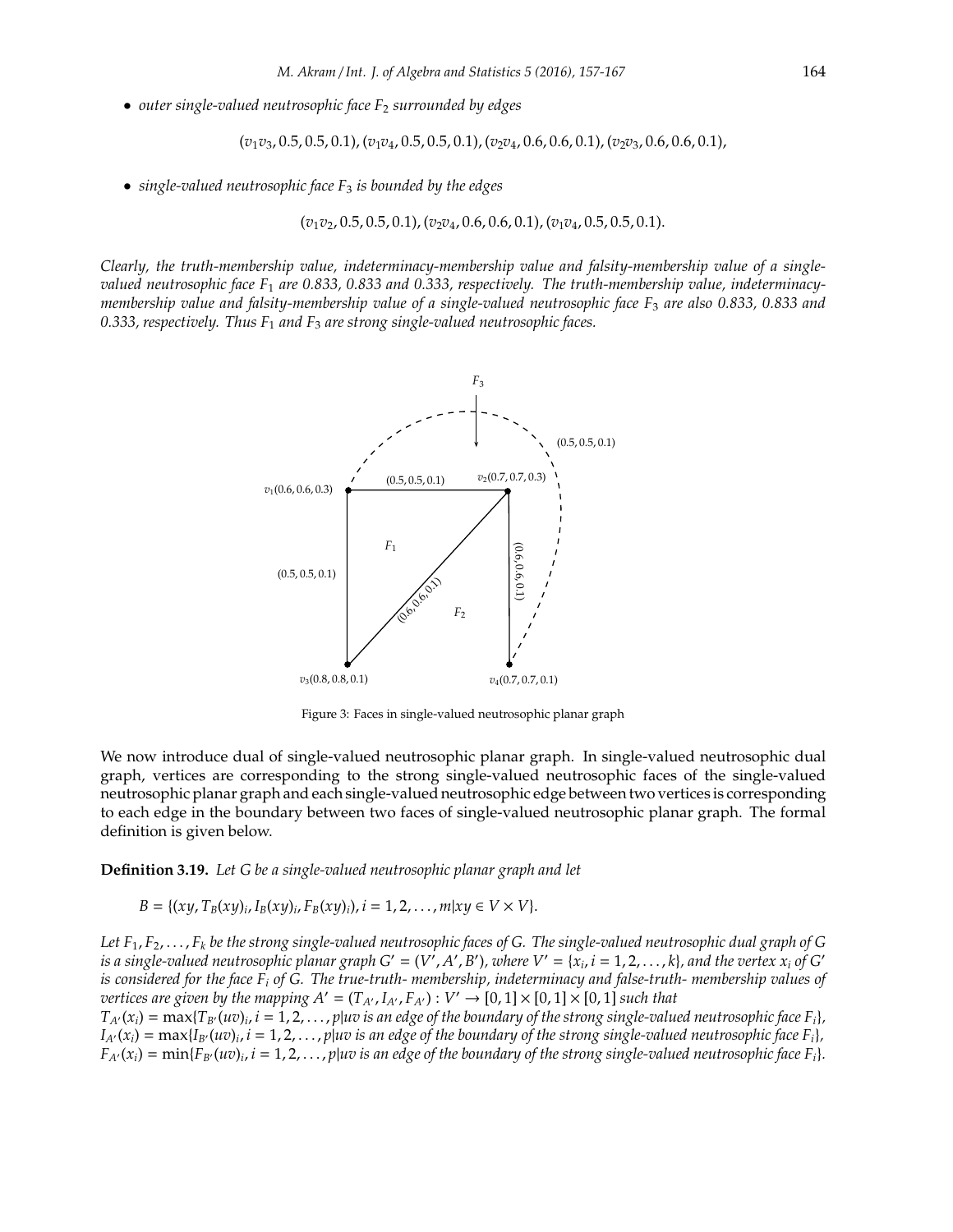There may exist more than one common edges between two faces *F<sup>i</sup>* and *F<sup>j</sup>* of *G*. Thus there may be more than one edges between two vertices *x<sup>i</sup>* and *x<sup>j</sup>* in single-valued neutrosophic dual graph *G* ′ . Let  $T_B^l(x_ix_j)$  denote the truth- membership value of the *l*-th edge between  $x_i$  and  $x_j$ , and  $F_B^l(x_ix_j)$  denote the falsity-membership value of the *l*-th edge between *x<sup>i</sup>* and *x<sup>j</sup>* .

The truth- membership, indeterminacy-membership and falsity-membership values of the single-valued neutrosophic edges of the single-valued neutrosophic dual graph are given by  $T_{B'}(x_ix_j)_l = T_B^l(uv)_j$ ,  $I_{B'}(x_ix_j)_l =$  $I_B^l(uv)_j$ ,  $F_{B'}(x_ix_j)_l = F_B^l(uv)_j$  where  $(uv)_l$  is an edge in the boundary between two strong single-valued neutrosophic faces  $F_i$  and  $F_j$  and  $l = 1, 2, ..., s$ , where *s* is the number of common edges in the boundary between  $F_i$  and  $F_j$  or the number of edges between  $x_i$  and  $x_j$ .

If there be any strong pendant edge in the single-valued neutrosophic planar graph, then there will be a self loop in *G'* corresponding to this pendant edge. The edge truth- membership, indeterminacy-membership and falsity-membership value of the self loop is equal to the truth- membership, indeterminacy-membership and falsity-membership value of the pendant edge.

Single-valued neutrosophic dual graph of single-valued neutrosophic planar graph does not contain point of intersection of edges for a certain representation, so it is single-valued neutrosophic planar graph with planarity value (1, 1, 1). Thus the single-valued neutrosophic face of single-valued neutrosophic dual graph can be similarly described as in single-valued neutrosophic planar graphs.

**Example 3.20.** *Consider a single-valued neutrosophic planar graph G* = (*V*, *A*, *B*) *as shown in Fig. [4](#page-9-0) such that V* = {*a*, *b*, *c*, *d*}*, A* = (*a*, 0.6, 0.6, 0.2), (*b*, 0.7, 0.7, 0.2), (*c*, 0.8, 0.8, 0.2), (*d*, 0.9, 0.9, 0.1), *and*

*B* = {(*ab*, 0.5, 0.5, 0.01),(*ac*, 0.4, 0.4, 0.01), (*ad*, 0.55, 0.55, 0.01),(*bc*, 0.45, 0.45, 0.01),(*bc*, 0.6, 0.6, 0.01), (*cd*, 0.7, 0.7, 0.01)}.



<span id="page-9-0"></span>Figure 4: Single-valued neutrosophic dual graph

*The single-valued neutrosophic planar graph has the following faces:*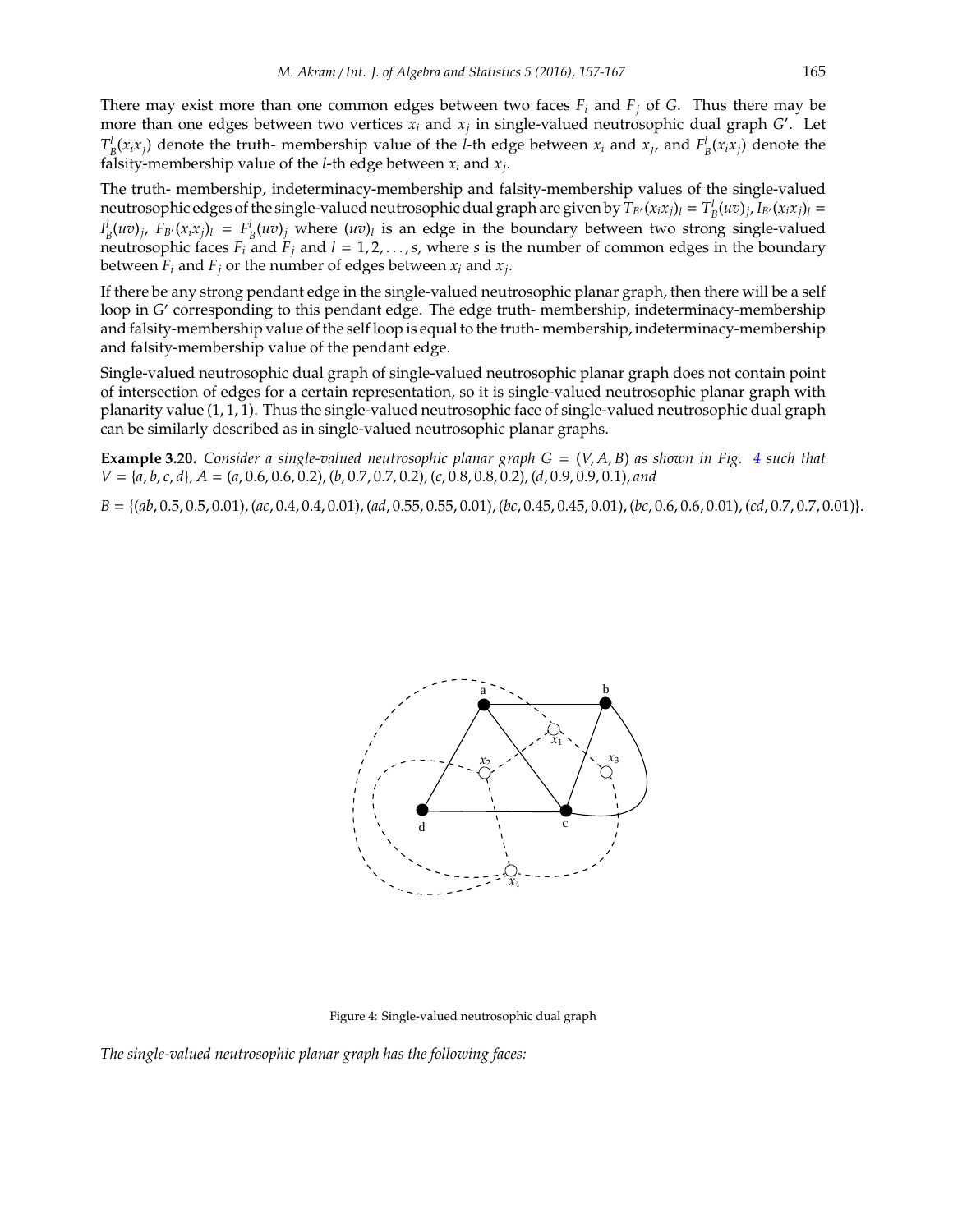- *single-valued neutrosophic face*  $F_1$  *is bounded by (ab, 0.5, 0.5, 0.01), (ac, 0.4, 0.01), (bc, 0.45, 0.45, 0.01),*
- *single-valued neutrosophic face*  $F_2$  *is bounded by (ad, 0.55, 0.65, 0.01), (cd, 0.7, 0.7, 0.01), (ac, 0.4, 0.01),*
- *single-valued neutrosophic face F*<sup>3</sup> *is bounded by* (*bc*, 0.45, 0.45, 0.01),(*bc*, 0.6, 0.6, 0.01) and
- *outer single-valued neutrosophic face F*<sup>4</sup> *is surrounded by*

(*ab*, 0.5, 0.5, 0.01), (*bc*, 0.6, 0.6, 0.01),(*cd*, 0.7, 0.7, 0.01),(*ad*, 0.55, 0.55, 0.01).

*Routine calculations show that all faces are strong single-valued neutrosophic faces. For each strong single-valued neutrosophic face, we consider a vertex for the single-valued neutrosophic dual graph. So the vertex set V*′ =  $\{x_1, x_2, x_3, x_4\}$ , where the vertex  $x_i$  is taken corresponding to the strong single-valued neutrosophic face  $F_i$ ,  $i = 1, 2, 3, 4$ . *Thus*

 $T_{A'}(x_1) = \max\{0.5, 0.4, 0.45\} = 0.5, T_{A'}(x_2) = \max\{0.55, 0.7, 0.4\} = 0.7$  $I_{A'}(x_1) = \max\{0.5, 0.4, 0.45\} = 0.5, I_{A'}(x_2) = \max\{0.55, 0.7, 0.4\} = 0.7$  $F_{A'}(x_1) = \min\{0.01, 0.01, 0.01\} = 0.01, F_{A'}(x_2) = \min\{0.01, 0.01, 0.01\} = 0.01,$  $T_{A'}(x_3) = \max\{0.45, 0.6\} = 0.6, T_{A'}(x_4) = \max\{0.5, 0.6, 0.7, 0.55\} = 0.7$ ,  $I_{A'}(x_3) = \max\{0.45, 0.6\} = 0.6, I_{A'}(x_4) = \max\{0.5, 0.6, 0.7, 0.55\} = 0.7$  $F'_{A}(x_3) = \min\{0.01, 0.01\} = 0.01, F_{A'}(x_4) = \min\{0.01, 0.01, 0.01, 0.01\} = 0.01.$ 

*There are two common edges ad and cd between the faces*  $F_2$  *and*  $F_4$  *in G. Hence between the vertices*  $x_2$  *and*  $x_4$ *, there exist two edges in the single-valued neutrosophic dual graph of G. Truth-membership, indeterminacy-membership and falsity-membership values of these edges are given by*

$$
T_{B'}(x_2x_4) = T_B(cd) = 0.7, T_{B'}(x_2x_4) = T_B(ad) = 0.55, I_{B'}(x_2x_4) = I_B(cd) = 0.7, I_{B'}(x_2x_4) = I_B(ad) = 0.55,
$$

$$
F_{B'}(x_2x_4) = F_B(cd) = 0.01, F_{B'}(x_2x_4) = F_B(ad) = 0.01.
$$

*The truth- membership, indeterminacy-membership and falsity-membership values of other edges of the single-valued neutrosophic dual graph are calculated as*

$$
T_{B'}(x_1x_3) = T_B(bc) = 0.45, T_{B'}(x_1x_2) = T_B(ac) = 0.4, T_{B'}(x_1x_4) = T_B(ab) = 0.5, T_{B'}(x_3x_4) = T'_B(bc) = 0.6,
$$

$$
I_{B'}(x_1x_3) = I_B(bc) = 0.45, I_{B'}(x_1x_2) = I_B(ac) = 0.4, I_{B'}(x_1x_4) = I_B(ab) = 0.5, I_{B'}(x_3x_4) = I'_B(bc) = 0.6,
$$

$$
F'_B(x_1x_3) = T_B(bc) = 0.01, F_{B'}(x_1x_2) = F_B(ac) = 0.01, F_{B'}(x_1x_4) = F_B(ab) = 0.01, F'_B(x_3x_4) = F_B(bc) = 0.01.
$$

*Thus the edge set of single-valued neutrosophic dual graph is*

 $B' = \{(x_1x_3, 0.45, 0.45, 0.01), (x_1x_2, 0.4, 0.4, 0.01), (x_1x_4, 0.5, 0.5, 0.01),$ 

(*x*3*x*4, 0.6, 0.6, 0.01), (*x*2*x*4, 0.7, 0.7, 0.01), (*x*2*x*4, 0.55, 0.55, 0.01)}.

In Fig.  $4$ , the single-valued neutrosophic dual graph  $G' = (V', A', B')$  of  $G$  is drawn by dotted line.

Weak edges in planar graphs are not considered for any calculation in single-valued neutrosophic dual graphs. We state the following Theorems without their proofs.

**Theorem 3.21.** *Let G be a single-valued neutrosophic planar graph whose number of vertices, number of singlevalued neutrosophic edges and number of strong faces are denoted by n, p, m, respectively. Let G*′ *be the single-valued neutrosophic dual graph of G. Then:*

- *(i) the number of vertices of G*′ *is equal to m,*
- *(ii) number of edges of G*′ *is equal to p,*
- *(iii) number of single-valued neutrosophic faces of G*′ *is equal to n.*

**Theorem 3.22.** Let  $G = (V, A, B)$  be a single-valued neutrosophic planar graph without weak edges and the singlevalued neutrosophic dual graph of G be  $G' = (V', A', B')$ . The truth- membership indeterminacy-membership and *falsity-membership values of single-valued neutrosophic edges of G*′ *are equal to truth- membership indeterminacymembership and falsity-membership values of the single-valued neutrosophic edges of G.*